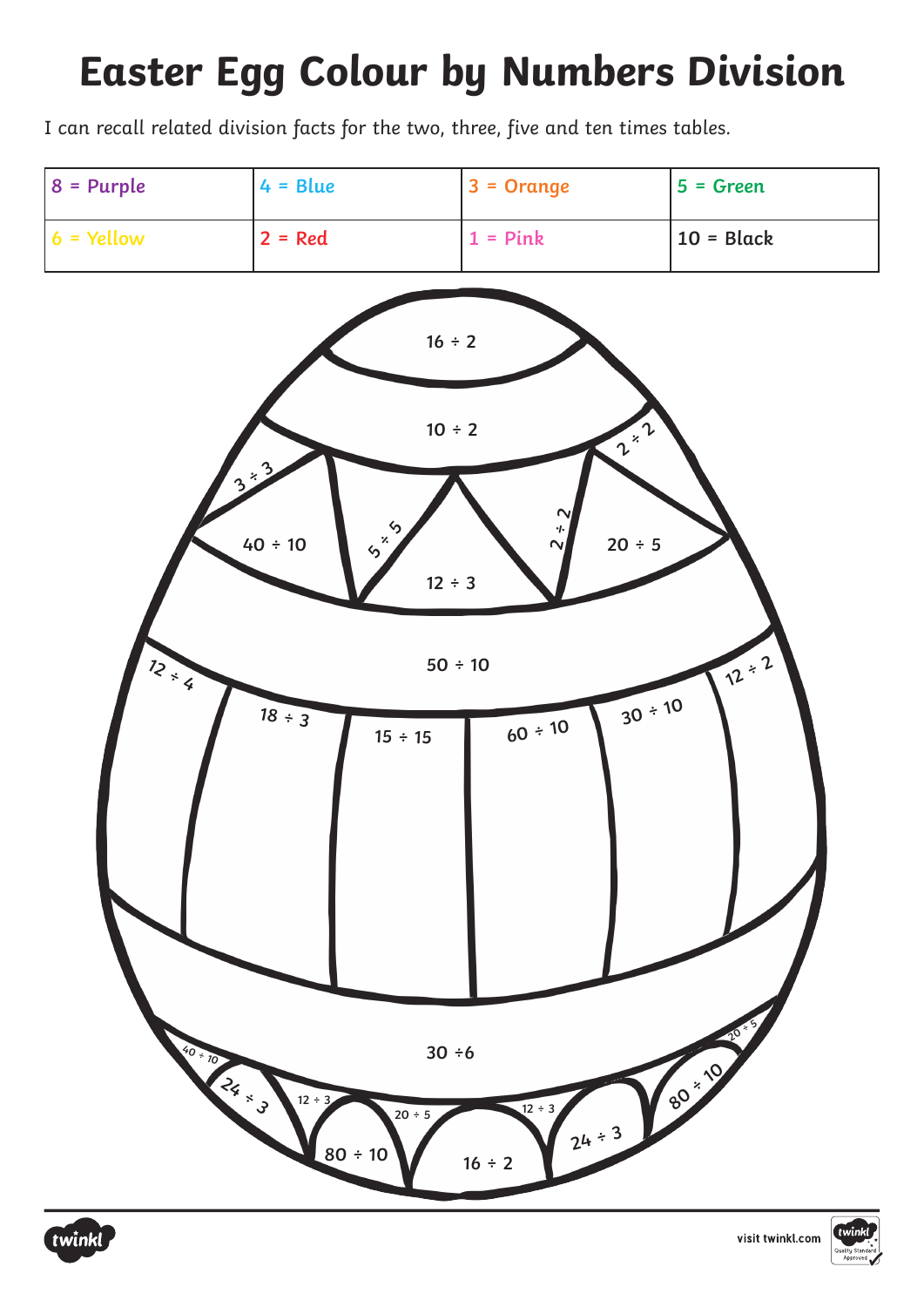I can recall related division facts for the two, three, five and ten times tables.





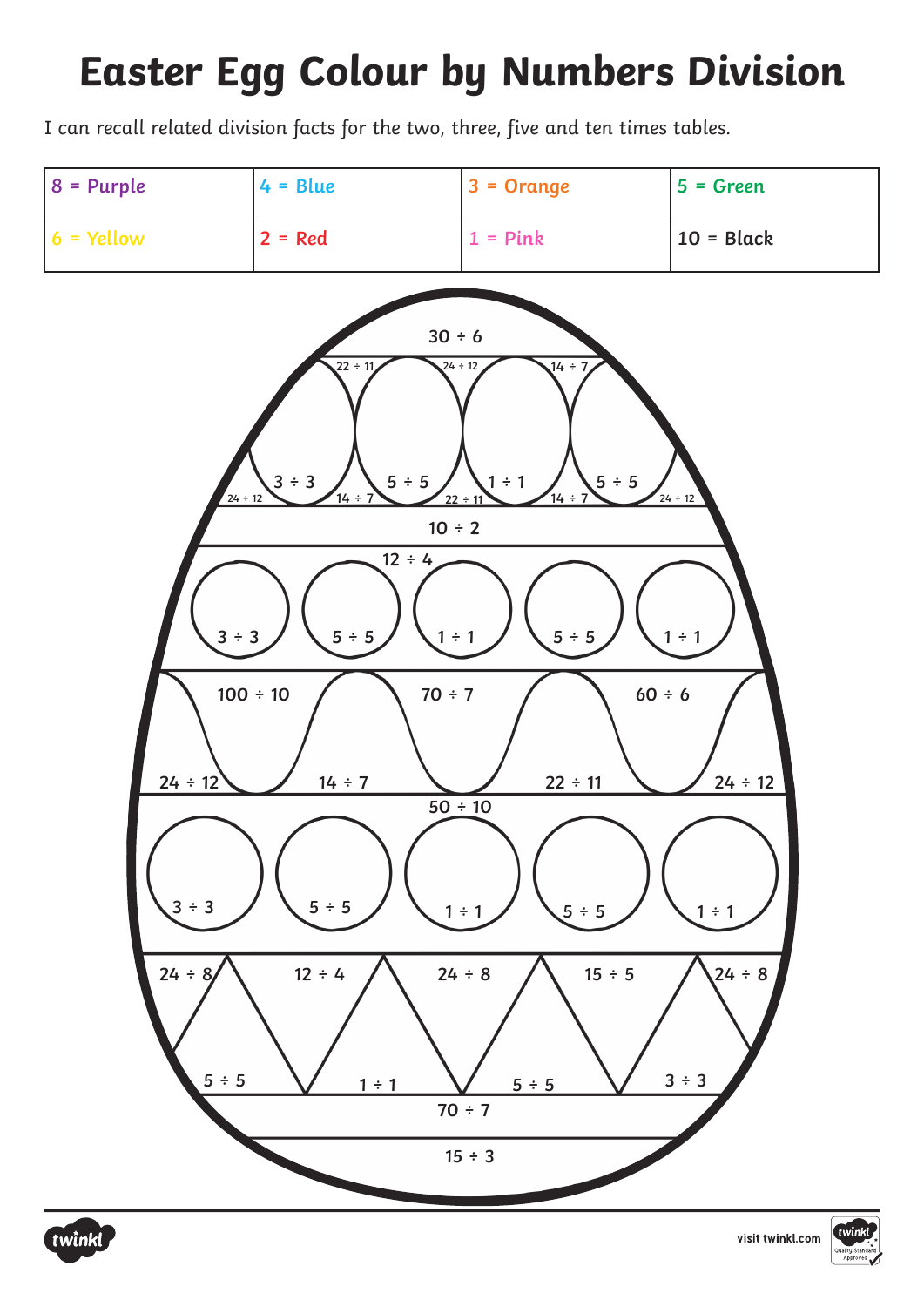I can recall related division facts for the two, three, five and ten times tables.





visit twinkl.com